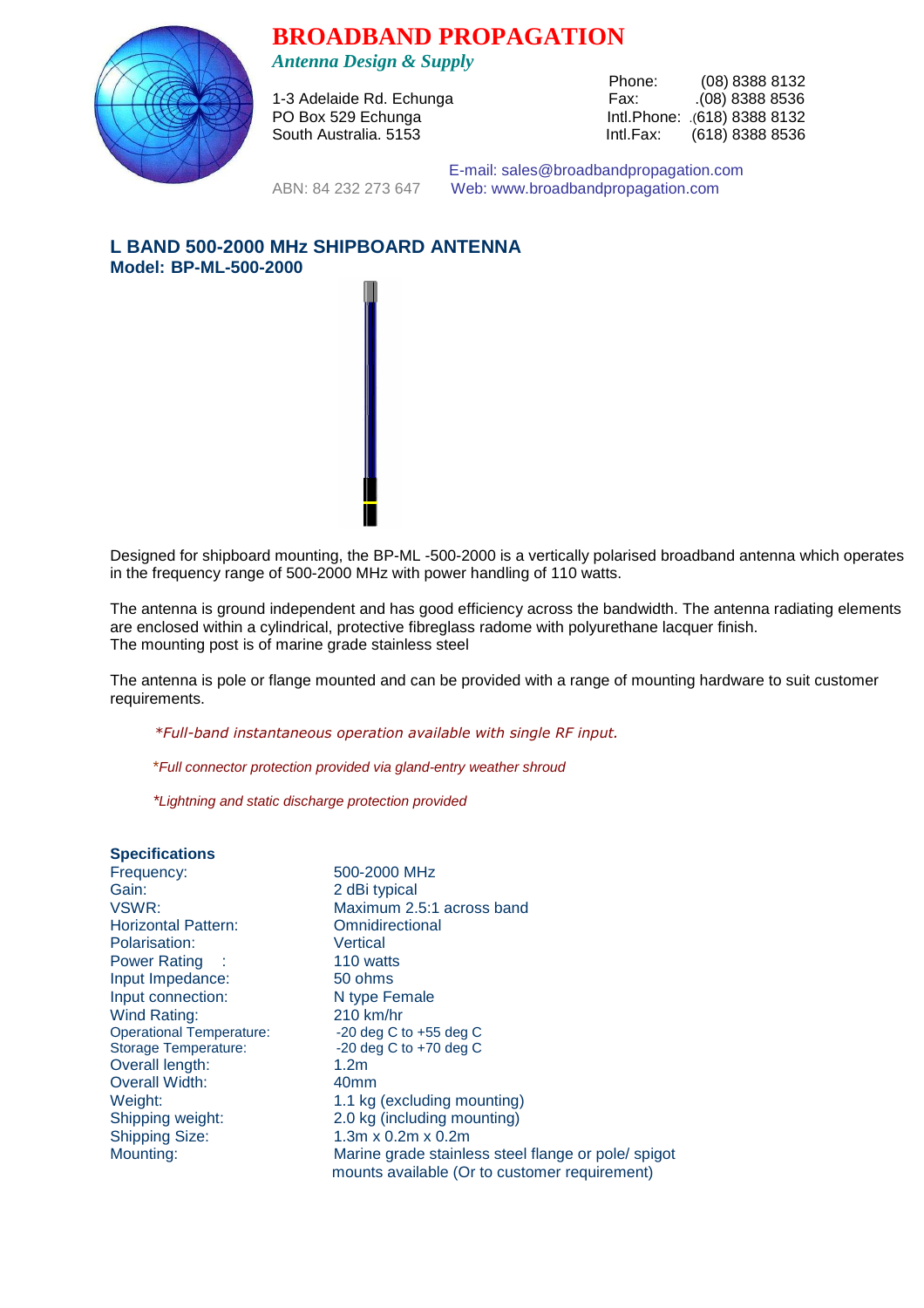## L BAND 500-2000 MHz SHIPBOARD WHIP ANTENNA







Flange Mount - Marine Grade Stainless Steel

Side or Post/ Spigot Mount - Marine Grade Stainless Steel

### L BAND 500-2000 MHz SHIPBOARD ANTENNA Model: BP-ML-500-2000

## ENVIRONMENTAL SPECIFICATIONS

The BP-ML-500-2000 is engineered and manufactured to be compliant with the following JSS 55555 Standards, as per table N1 of JSS 55555, covering the following tests.

- 1 Vibration Test
- 2 High Temperature (operational and storage)
- 3 Damp Heat
- 4 Low Temperature (operational and storage)
- 5 Drip Proof
- 6 Tropical Exposure
- 7 Mould Growth
- 8 Corrosion
- 9 Toppling
- 10 Bump Test
- 11 Shock or Impact test